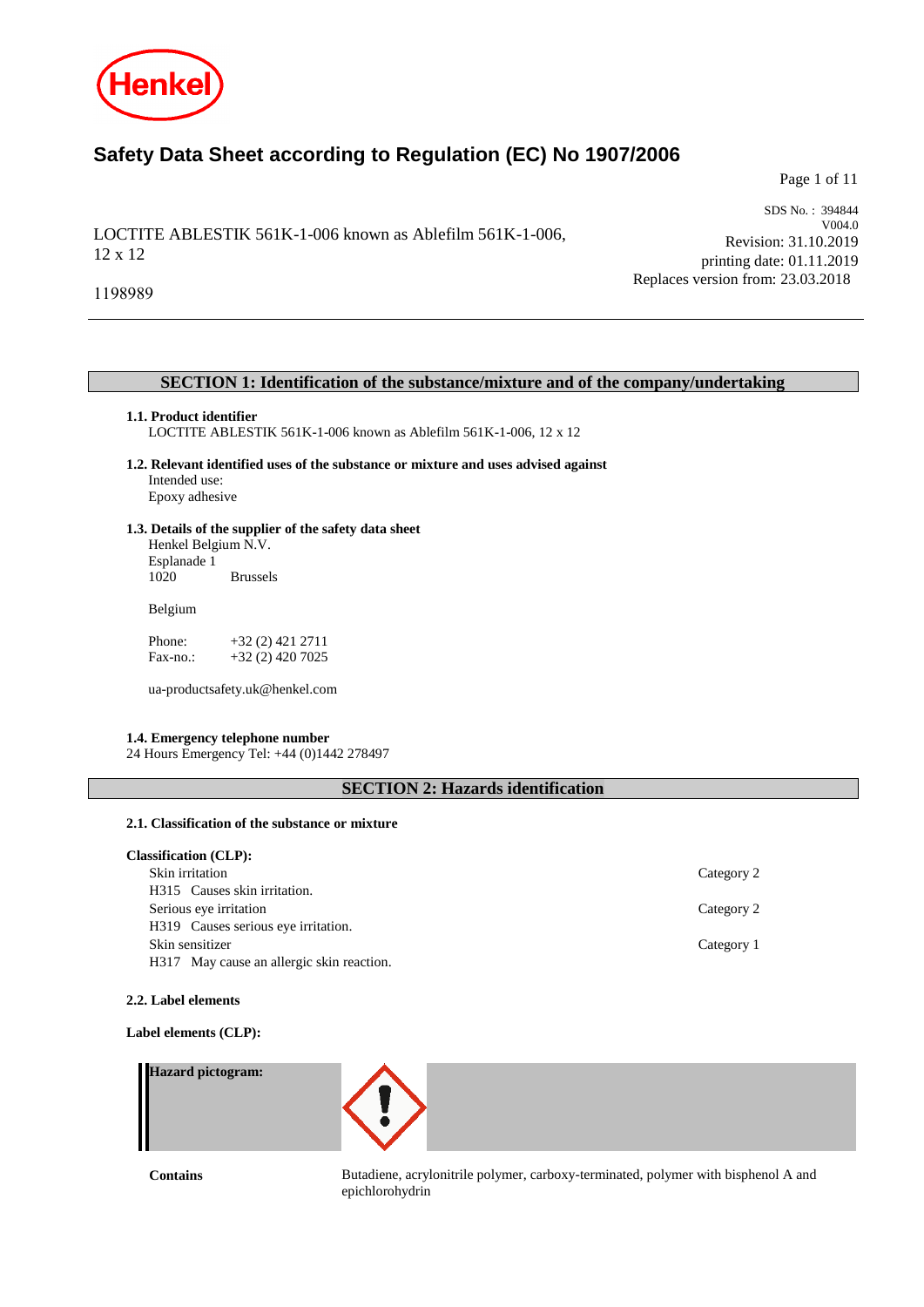### CP Bisphenol A Diglycidylether

| <b>Signal word:</b>                           | <b>Warning</b>                                                             |
|-----------------------------------------------|----------------------------------------------------------------------------|
|                                               |                                                                            |
| <b>Hazard statement:</b>                      | H315 Causes skin irritation.                                               |
|                                               | H317 May cause an allergic skin reaction.                                  |
|                                               | H319 Causes serious eye irritation.                                        |
|                                               |                                                                            |
| <b>Precautionary statement:</b><br>Prevention | P <sub>280</sub> Wear protective gloves.                                   |
|                                               |                                                                            |
| <b>Precautionary statement:</b>               | P333+P313 If skin irritation or rash occurs: Get medical advice/attention. |
|                                               | P302+P352 IF ON SKIN: Wash with plenty of soap and water.                  |
| Response                                      | P337+P313 If eye irritation persists: Get medical advice/attention.        |

#### **2.3. Other hazards**

Self classification: product testing according to Classification, Labelling and Packaging Regulation EC/1272/2008, Annex 1, Part 4.

None if used properly.

Not fulfilling Persistent, Bioaccumulative and Toxic (PBT), very Persistent and very Bioaccumulative (vPvB) criteria.

# **SECTION 3: Composition/information on ingredients**

# **3.2. Mixtures**

**General chemical description:** Adhesive **Base substances of preparation:** Epoxy resin

**Declaration of the ingredients according to CLP (EC) No 1272/2008:**

| <b>Hazardous</b> components                | <b>EC</b> Number     | content         | <b>Classification</b> |
|--------------------------------------------|----------------------|-----------------|-----------------------|
| CAS-No.                                    | <b>REACH-Reg No.</b> |                 |                       |
| Butadiene, acrylonitrile polymer, carboxy- |                      | $25 - 50%$      | Skin Irrit. 2         |
| terminated, polymer with bisphenol A and   |                      |                 | H315                  |
| epichlorohydrin                            |                      |                 | Eye Irrit. 2          |
| 68610-41-3                                 |                      |                 | H319                  |
|                                            |                      |                 | Skin Sens. 1          |
|                                            |                      |                 | H317                  |
|                                            |                      |                 | Aquatic Chronic 2     |
|                                            |                      |                 | H411                  |
| CP Bisphenol A Diglycidylether             |                      | $0.25 < 2.5 \%$ | Eye Irrit. 2          |
| 25036-25-3                                 |                      |                 | H <sub>3</sub> 19     |
|                                            |                      |                 | Skin Irrit. 2         |
|                                            |                      |                 | H315                  |
|                                            |                      |                 | Skin Sens. 1          |
|                                            |                      |                 | H317                  |
|                                            |                      |                 | Aquatic Chronic 2     |
|                                            |                      |                 | H411                  |

**For full text of the H - statements and other abbreviations see section 16 "Other information". Substances without classification may have community workplace exposure limits available.**

# **SECTION 4: First aid measures**

### **4.1. Description of first aid measures**

Inhalation:

Should not be a problem as product is of low volatility. However, if feeling unwell remove patient to fresh air.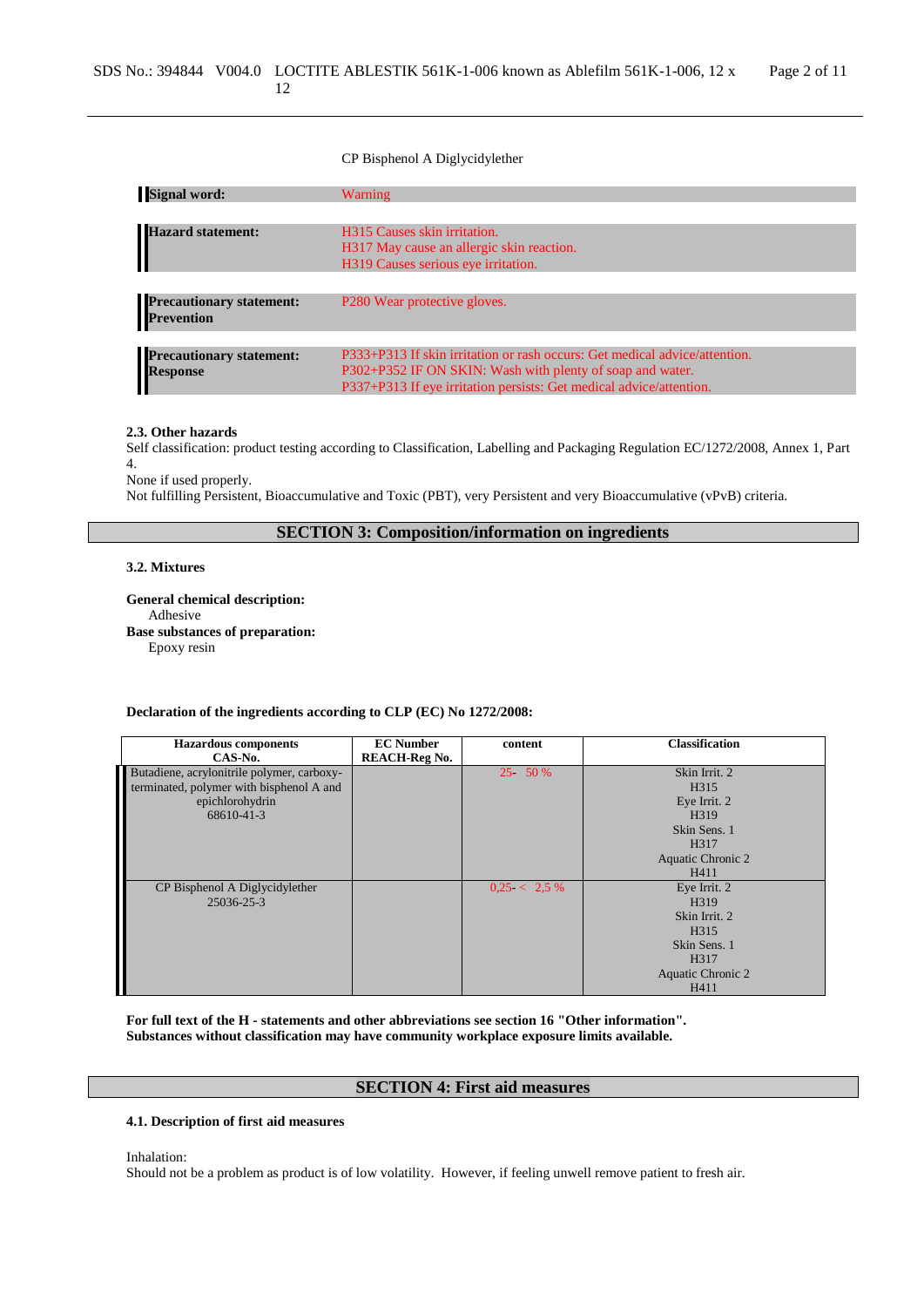Skin contact: Rinse with running water and soap. Obtain medical attention if irritation persists.

Eye contact: Rinse immediately with plenty of running water (for 10 minutes), seek medical attention from a specialist.

Ingestion:

Rinse mouth, drink 1-2 glasses of water, do not induce vomiting, consult a doctor.

### **4.2. Most important symptoms and effects, both acute and delayed** SKIN: Rash, Urticaria.

EYE: Irritation, conjunctivitis.

SKIN: Redness, inflammation.

**4.3. Indication of any immediate medical attention and special treatment needed** See section: Description of first aid measures

# **SECTION 5: Firefighting measures**

**5.1. Extinguishing media Suitable extinguishing media:**

water, carbon dioxide, foam, powder

**Extinguishing media which must not be used for safety reasons:**

High pressure waterjet

### **5.2. Special hazards arising from the substance or mixture**

In the event of a fire, carbon monoxide (CO), carbon dioxide (CO2) and nitrogen oxides (NOx) can be released.

**5.3. Advice for firefighters**

Wear self-contained breathing apparatus and full protective clothing, such as turn-out gear.

**Additional information:**

In case of fire, keep containers cool with water spray.

**SECTION 6: Accidental release measures**

### **6.1. Personal precautions, protective equipment and emergency procedures**

Avoid contact with skin and eyes. Wear protective equipment. Ensure adequate ventilation. Remove sources of ignition.

### **6.2. Environmental precautions**

Do not empty into drains / surface water / ground water.

### **6.3. Methods and material for containment and cleaning up**

For small spills wipe up with paper towel and place in container for disposal. For large spills absorb onto inert absorbent material and place in sealed container for disposal. Dispose of contaminated material as waste according to Section 13.

# **6.4. Reference to other sections**

See advice in section 8

**SECTION 7: Handling and storage**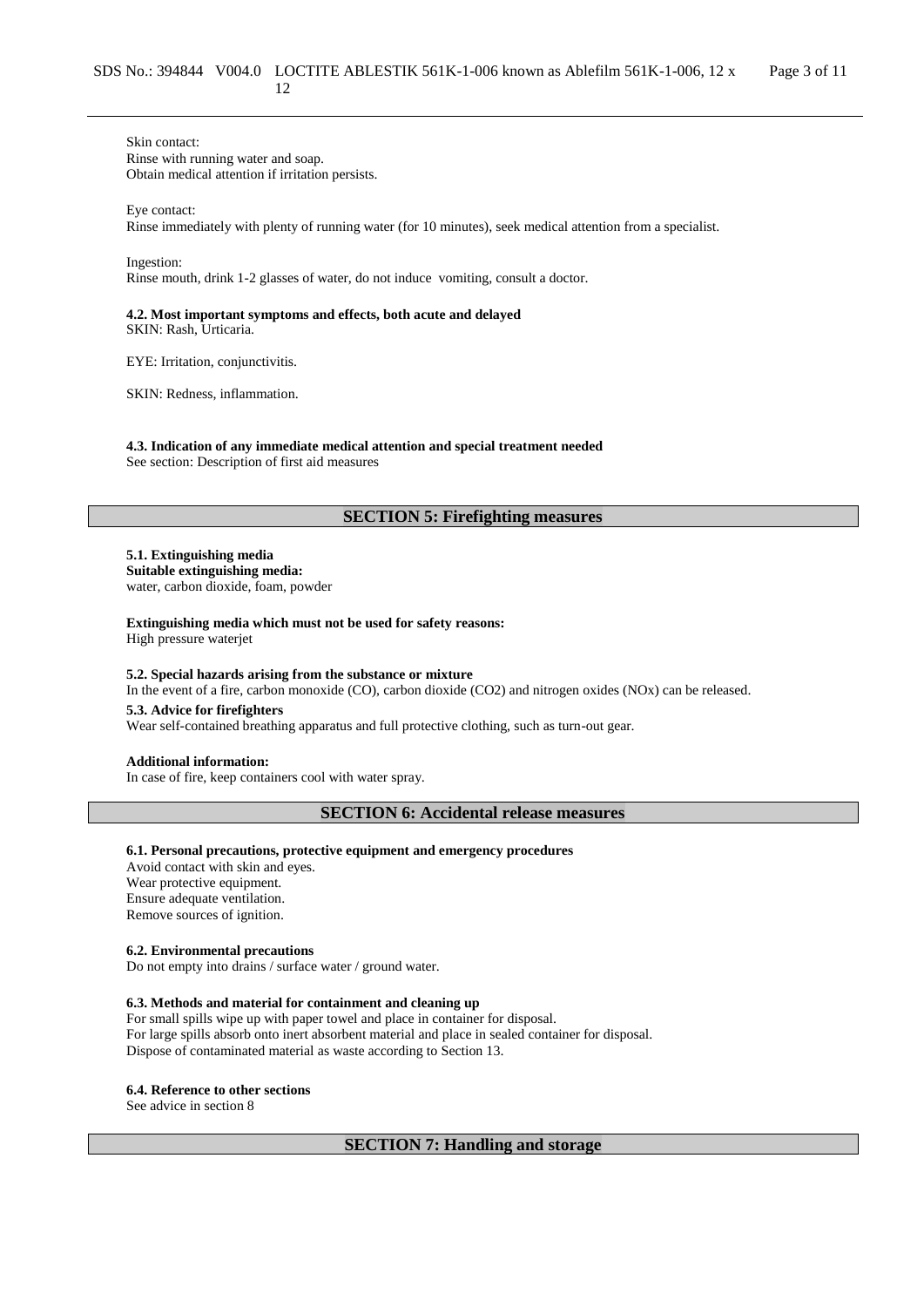# **7.1. Precautions for safe handling**

Avoid skin and eye contact. Vapours should be extracted to avoid inhalation. See advice in section 8

#### Hygiene measures:

Good industrial hygiene practices should be observed. Wash hands before work breaks and after finishing work. Do not eat, drink or smoke while working.

**7.2. Conditions for safe storage, including any incompatibilities** Ensure good ventilation/extraction. Keep container tightly sealed. Keep frozen. Refer to Technical Data Sheet

**7.3. Specific end use(s)**

Epoxy adhesive

**SECTION 8: Exposure controls/personal protection**

### **8.1. Control parameters**

### **Occupational Exposure Limits**

Valid for

Great Britain

| Ingredient [Regulated substance] | ppm | mg/m <sup>3</sup> | Value type            | Short term exposure limit | <b>Regulatory list</b> |
|----------------------------------|-----|-------------------|-----------------------|---------------------------|------------------------|
|                                  |     |                   |                       | category / Remarks        |                        |
| Aluminium oxide                  |     | 10                | Time Weighted Average |                           | EH40 WEL               |
| 1344-28-1                        |     |                   | (TWA):                |                           |                        |
| [ALUMINIUM OXIDES, INHALABLE]    |     |                   |                       |                           |                        |
| <b>DUST</b>                      |     |                   |                       |                           |                        |
| Aluminium oxide                  |     |                   | Time Weighted Average |                           | EH40 WEL               |
| 1344-28-1                        |     |                   | (TWA):                |                           |                        |
| [ALUMINIUM OXIDES, RESPIRABLE]   |     |                   |                       |                           |                        |
| <b>DUSTI</b>                     |     |                   |                       |                           |                        |

#### **Occupational Exposure Limits**

Valid for Ireland

| 11 v. a. 11 u               |  |
|-----------------------------|--|
|                             |  |
|                             |  |
| dient [Reoulated substance] |  |

| <b>Ingredient</b> [Regulated substance]             | ppm | mg/m <sup>3</sup> | Value type                      | Short term exposure limit<br>category / Remarks | <b>Regulatory list</b> |
|-----------------------------------------------------|-----|-------------------|---------------------------------|-------------------------------------------------|------------------------|
| Aluminium oxide<br>1344-28-1                        |     |                   | Time Weighted Average<br>(TWA): |                                                 | IR OEL                 |
| <b>JALUMINIUM OXIDES, RESPIRABLE</b><br><b>DUST</b> |     |                   |                                 |                                                 |                        |
| Aluminium oxide<br>1344-28-1                        |     | 10                | Time Weighted Average<br>(TWA): |                                                 | IR OEL                 |
| [ALUMINIUM OXIDES, TOTAL]<br><b>INHALABLE DUSTI</b> |     |                   |                                 |                                                 |                        |

# **Biological Exposure Indices:**

None

### **8.2. Exposure controls:**

Engineering controls: Ensure good ventilation/extraction.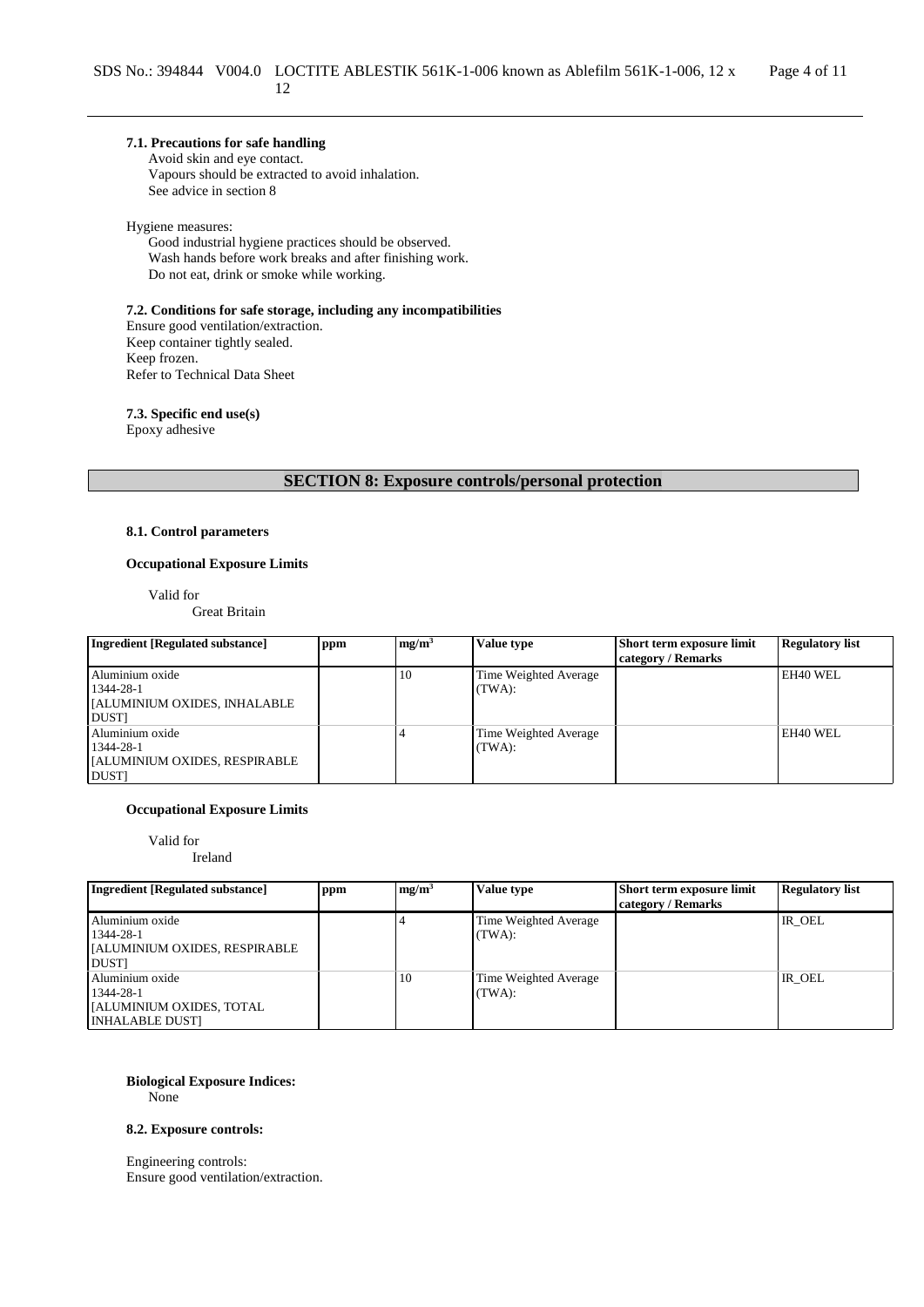Respiratory protection: Ensure adequate ventilation. An approved mask or respirator fitted with an organic vapour cartridge should be worn if the product is used in a poorly ventilated area Filter type: A (EN 14387)

Hand protection:

Chemical-resistant protective gloves (EN 374).

Suitable materials for short-term contact or splashes (recommended: at least protection index 2, corresponding to > 30 minutes permeation time as per EN 374):

nitrile rubber (NBR;  $>= 0.4$  mm thickness)

Suitable materials for longer, direct contact (recommended: protection index 6, corresponding to > 480 minutes permeation time as per EN 374):

nitrile rubber (NBR;  $>= 0.4$  mm thickness)

This information is based on literature references and on information provided by glove manufacturers, or is derived by analogy with similar substances. Please note that in practice the working life of chemical-resistant protective gloves may be considerably shorter than the permeation time determined in accordance with EN 374 as a result of the many influencing factors (e.g. temperature). If signs of wear and tear are noticed then the gloves should be replaced.

Eye protection:

Safety glasses with sideshields or chemical safety goggles should be worn if there is a risk of splashing. Protective eye equipment should conform to EN166.

Skin protection: Wear suitable protective clothing. Protective clothing should conform to EN 14605 for liquid splashes or to EN 13982 for dusts.

Advices to personal protection equipment:

The information provided on personal protective equipment is for guidance purposes only. A full risk assessment should be conducted prior to using this product to determine the appropriate personal protective equipment to suit local conditions. Personal protective equipment should conform to the relevant EN standard.

# **SECTION 9: Physical and chemical properties**

| 9.1. Information on basic physical and chemical properties |  |  |  |  |
|------------------------------------------------------------|--|--|--|--|
|------------------------------------------------------------|--|--|--|--|

| Appearance                                   | film<br>solid<br>white             |
|----------------------------------------------|------------------------------------|
| Odor                                         | slightly                           |
| Odour threshold                              | No data available / Not applicable |
| pH                                           | No data available / Not applicable |
| Melting point                                | No data available / Not applicable |
| Solidification temperature                   | No data available / Not applicable |
| Initial boiling point                        | No data available / Not applicable |
| Flash point                                  | >100 °C (> 212 °F)                 |
| Evaporation rate                             | No data available / Not applicable |
| Flammability                                 | No data available / Not applicable |
| <b>Explosive limits</b>                      | No data available / Not applicable |
| Vapour pressure                              | No data available / Not applicable |
| Relative vapour density:                     | No data available / Not applicable |
| Density                                      | No data available / Not applicable |
| <b>Bulk</b> density                          | No data available / Not applicable |
| Solubility                                   | No data available / Not applicable |
| Solubility (qualitative)<br>(Solvent: Water) | Insoluble                          |
| Partition coefficient: n-octanol/water       | No data available / Not applicable |
| Auto-ignition temperature                    | No data available / Not applicable |
| Decomposition temperature                    | No data available / Not applicable |
| Viscosity                                    | No data available / Not applicable |
| Viscosity (kinematic)                        | No data available / Not applicable |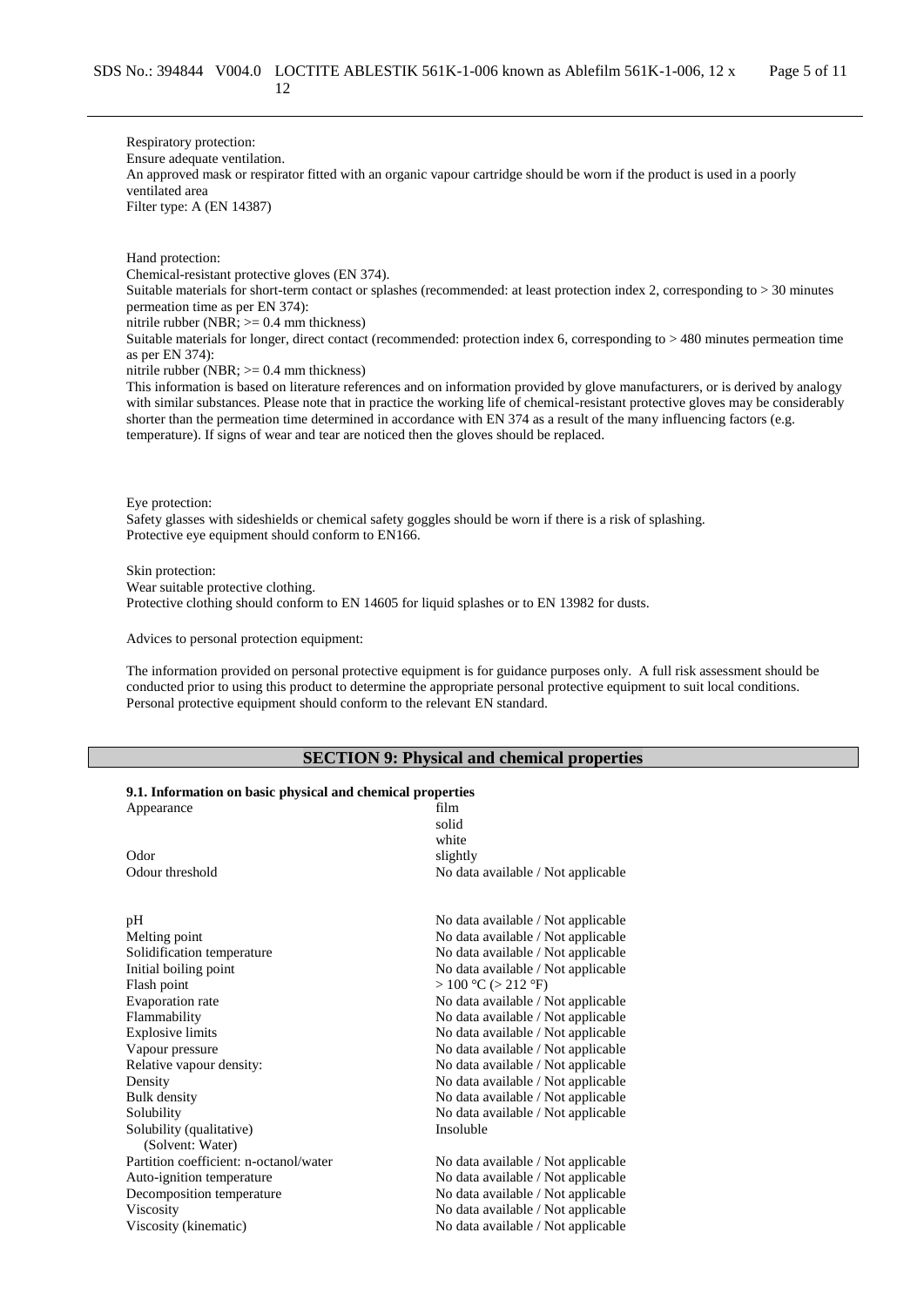Explosive properties No data available / Not applicable Oxidising properties No data available / Not applicable No data available / Not applicable

#### **9.2. Other information**

No data available / Not applicable

# **SECTION 10: Stability and reactivity**

### **10.1. Reactivity**

Reacts with alcohols and amines. Reacts with oxidants, acids and lyes Reaction with some curing agents may produce an exothermic reaction which in large masses could cause runaway polymerization.

### **10.2. Chemical stability**

Stable under recommended storage conditions.

#### **10.3. Possibility of hazardous reactions** See section reactivity

**10.4. Conditions to avoid**

Stable under normal conditions of storage and use.

### **10.5. Incompatible materials**

See section reactivity.

### **10.6. Hazardous decomposition products**

Hydrocarbons carbon oxides. nitrogen oxides Rapid polymerisation may generate excessive heat and pressure.

# **SECTION 11: Toxicological information**

### **11.1. Information on toxicological effects**

#### **Acute oral toxicity:**

The mixture is classified based on calculation method referring to the classified substances present in the mixture.

| <b>Hazardous substances</b> | Value | Value           | <b>Species</b> | <b>Method</b> |
|-----------------------------|-------|-----------------|----------------|---------------|
| CAS-No.                     | type  |                 |                |               |
| Butadiene, acrylonitrile    | LD50  | $>$ 2.000 mg/kg | rat            | not specified |
| polymer, carboxy-           |       |                 |                |               |
| terminated, polymer with    |       |                 |                |               |
| bisphenol A and             |       |                 |                |               |
| epichlorohydrin             |       |                 |                |               |
| 68610-41-3                  |       |                 |                |               |
| CP Bisphenol A              | LD50  | $>$ 2.000 mg/kg | rat            | not specified |
| Diglycidylether             |       |                 |                |               |
| 25036-25-3                  |       |                 |                |               |

#### **Acute dermal toxicity:**

The mixture is classified based on calculation method referring to the classified substances present in the mixture.

| <b>Hazardous substances</b> | Value | Value           | <b>Species</b> | <b>Method</b> |
|-----------------------------|-------|-----------------|----------------|---------------|
| CAS-No.                     | type  |                 |                |               |
| Butadiene, acrylonitrile    | LD50  | $>$ 2.000 mg/kg | rabbit         | not specified |
| polymer, carboxy-           |       |                 |                |               |
| terminated, polymer with    |       |                 |                |               |
| bisphenol A and             |       |                 |                |               |
| epichlorohydrin             |       |                 |                |               |
| 68610-41-3                  |       |                 |                |               |
| CP Bisphenol A              | LD50  | $>$ 2.000 mg/kg | rabbit         | not specified |
| Diglycidylether             |       |                 |                |               |
| 25036-25-3                  |       |                 |                |               |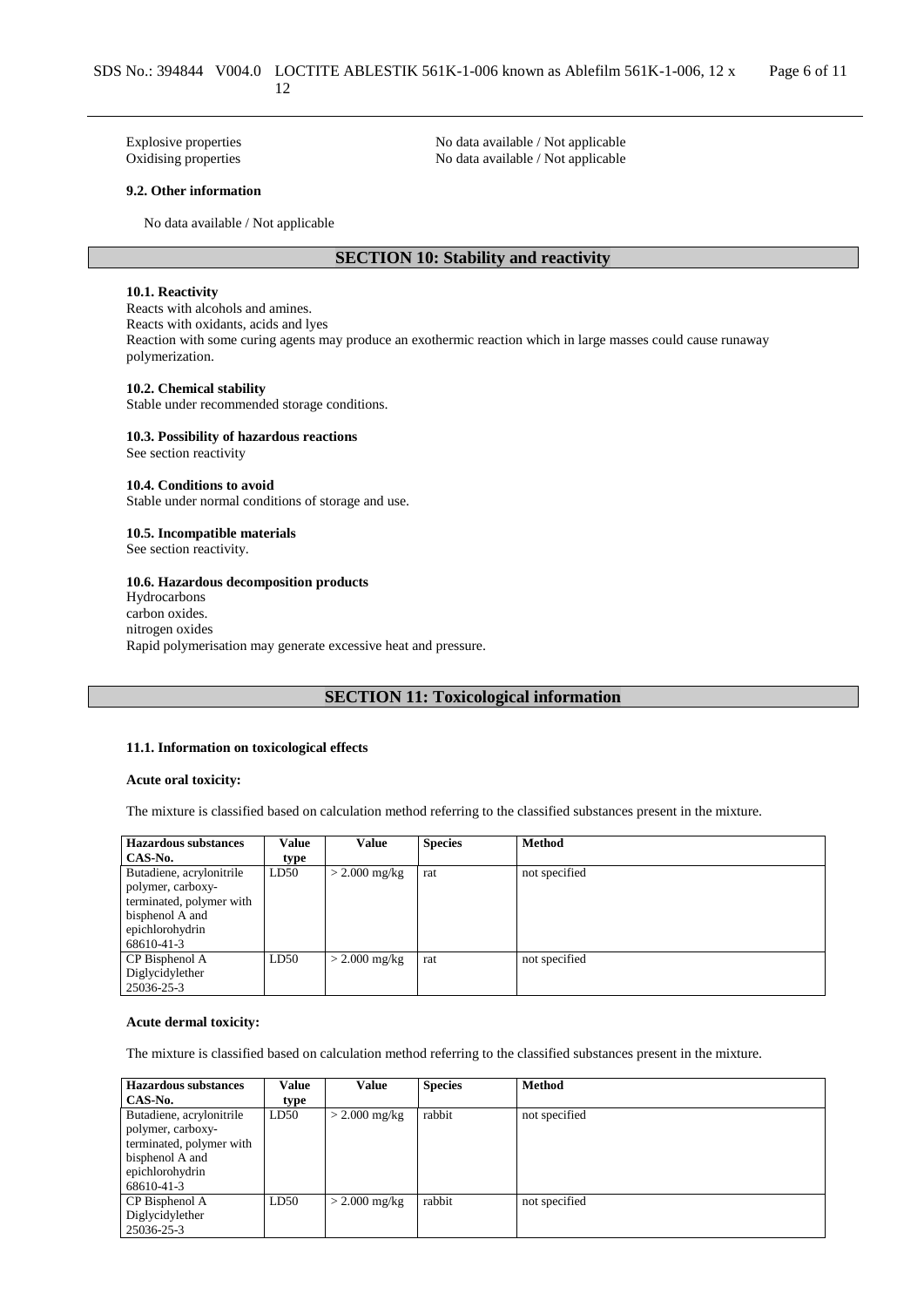# **Acute inhalative toxicity:**

No data available.

# **Skin corrosion/irritation:**

No data available.

# **Serious eye damage/irritation:**

No data available.

# **Respiratory or skin sensitization:**

No data available.

# **Germ cell mutagenicity:**

No data available.

# **Carcinogenicity**

No data available.

# **Reproductive toxicity:**

No data available.

# **STOT-single exposure:**

No data available.

### **STOT-repeated exposure::**

No data available.

# **Aspiration hazard:**

No data available.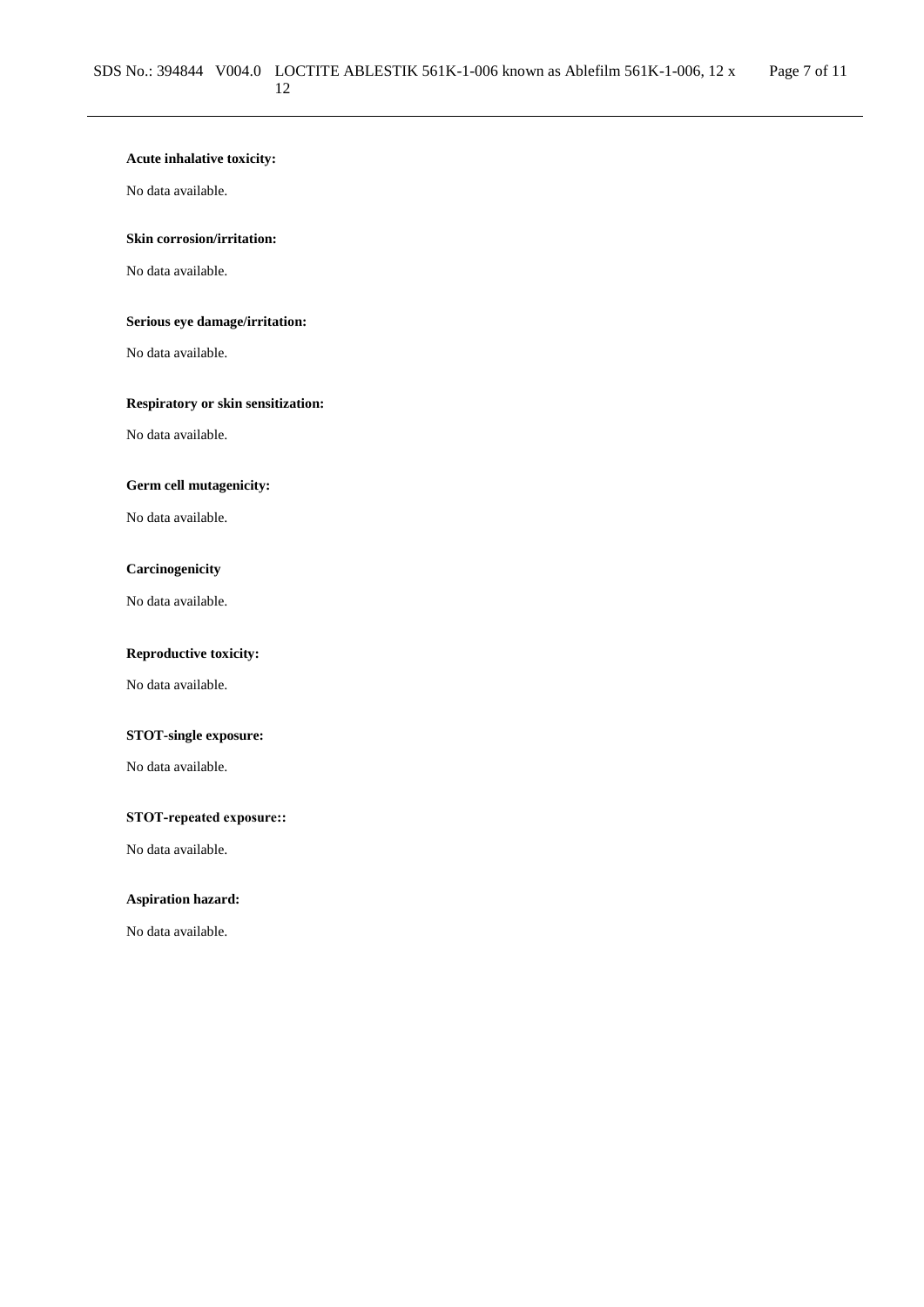# **SECTION 12: Ecological information**

#### **General ecological information:**

Do not empty into drains / surface water / ground water.

Self classification: product testing according to Classification, Labelling and Packaging Regulation EC/1272/2008, Annex 1, Part 4.

### **12.1. Toxicity**

#### **Toxicity (Fish):**

The mixture is classified based on calculation method referring to the classified substances present in the mixture.

| <b>Hazardous substances</b> | Value | Value | <b>Exposure time Species</b> |                     | Method        |
|-----------------------------|-------|-------|------------------------------|---------------------|---------------|
| CAS-No.                     | type  |       |                              |                     |               |
| CP Bisphenol A              | LC50  | mg/l  | 96 h                         | Pimephales promelas | not specified |
| Diglycidylether             |       |       |                              |                     |               |
| 25036-25-3                  |       |       |                              |                     |               |

### **Toxicity (Daphnia):**

The mixture is classified based on calculation method referring to the classified substances present in the mixture.

| <b>Hazardous substances</b> | Value | <b>Value</b>       | <b>Exposure time Species</b> |               | Method                       |
|-----------------------------|-------|--------------------|------------------------------|---------------|------------------------------|
| CAS-No.                     | type  |                    |                              |               |                              |
| CP Bisphenol A              | EC50  | $1.8 \text{ mg}/l$ | 48 h                         | Daphnia magna | OECD Guideline 202           |
| Diglycidylether             |       |                    |                              |               | (Daphnia sp. Acute)          |
| 25036-25-3                  |       |                    |                              |               | <b>Immobilisation Test</b> ) |

#### **Chronic toxicity to aquatic invertebrates**

No data available.

#### **Toxicity (Algae):**

The mixture is classified based on calculation method referring to the classified substances present in the mixture.

| <b>Hazardous substances</b><br>CAS-No.          | <b>Value</b><br>type | Value             | <b>Exposure time Species</b> |                           | Method        |
|-------------------------------------------------|----------------------|-------------------|------------------------------|---------------------------|---------------|
| CP Bisphenol A<br>Diglycidylether<br>25036-25-3 | ErC50                | $11 \text{ mg}/1$ | 72 h                         | Scenedesmus capricornutum | not specified |

### **Toxicity to microorganisms**

The mixture is classified based on calculation method referring to the classified substances present in the mixture.

| <b>Hazardous substances</b> | Value | Value              | <b>Exposure time Species</b> | Method                              |
|-----------------------------|-------|--------------------|------------------------------|-------------------------------------|
| CAS-No.                     | type  |                    |                              |                                     |
| CP Bisphenol A              | EC 50 | $100 \text{ mg}/1$ |                              | <b>OECD</b> Guideline 209           |
| Diglycidylether             |       |                    |                              | (Activated Sludge,                  |
| 25036-25-3                  |       |                    |                              | <b>Respiration Inhibition Test)</b> |

### **12.2. Persistence and degradability**

The product is not biodegradable.

| <b>Hazardous substances</b> | <b>Result</b>              | <b>Test type</b> | <b>Degradability</b> | <b>Exposure</b> | Method        |
|-----------------------------|----------------------------|------------------|----------------------|-----------------|---------------|
| CAS-No.                     |                            |                  |                      | time            |               |
| CP Bisphenol A              | not readily biodegradable. | not specified    | 12 %                 | 28 day          | not specified |
| Diglycidylether             |                            |                  |                      |                 |               |
| 25036-25-3                  |                            |                  |                      |                 |               |

### **12.3. Bioaccumulative potential**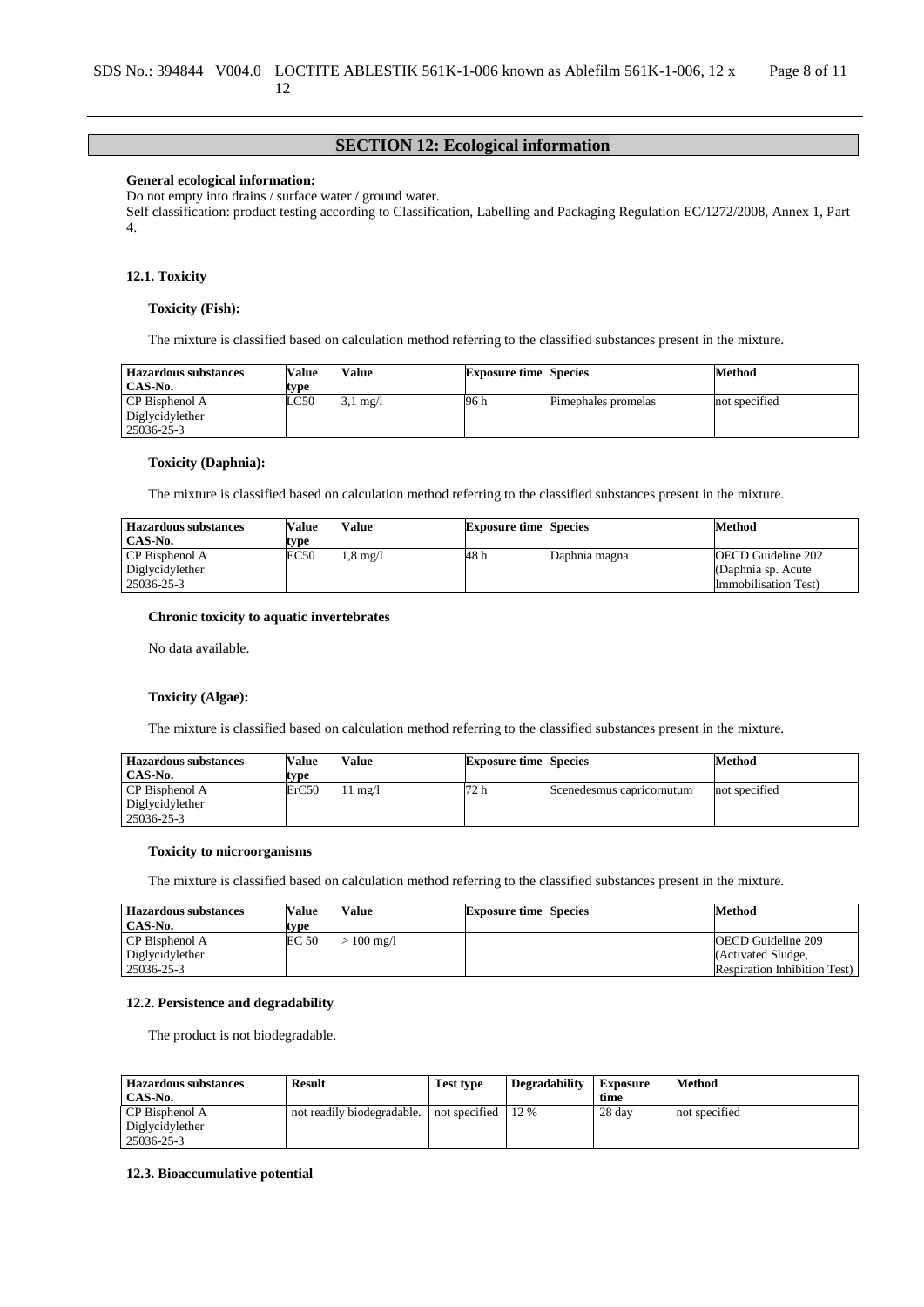No data available.

### **12.4. Mobility in soil**

Cured adhesives are immobile.

| <b>Hazardous substances</b> | LogPow | <b>Temperature</b> | <b>Method</b> |
|-----------------------------|--------|--------------------|---------------|
| CAS-No.                     |        |                    |               |
| CP Bisphenol A              | ر - `  |                    | not specified |
| Diglycidylether             |        |                    |               |
| 25036-25-3                  |        |                    |               |

### **12.5. Results of PBT and vPvB assessment**

This mixture does not contain any substances that are assessed to be a PBT or vPvB.

#### **12.6. Other adverse effects**

No data available.

# **SECTION 13: Disposal considerations**

### **13.1. Waste treatment methods**

Product disposal:

Dispose of in accordance with local and national regulations.

Collection and delivery to recycling enterprise or other registered elimination institution.

#### Disposal of uncleaned packages:

After use, tubes, cartons and bottles containing residual product should be disposed of as chemically contaminated waste in an authorised legal land fill site or incinerated.

Waste code

08 04 09 waste adhesives and sealants containing organic solvents and other dangerous substances

The valid EWC waste code numbers are source-related. The manufacturer is therefore unable to specify EWC waste codes for the articles or products used in the various sectors. The EWC codes listed are intended as a recommendation for users. We will be happy to advise you.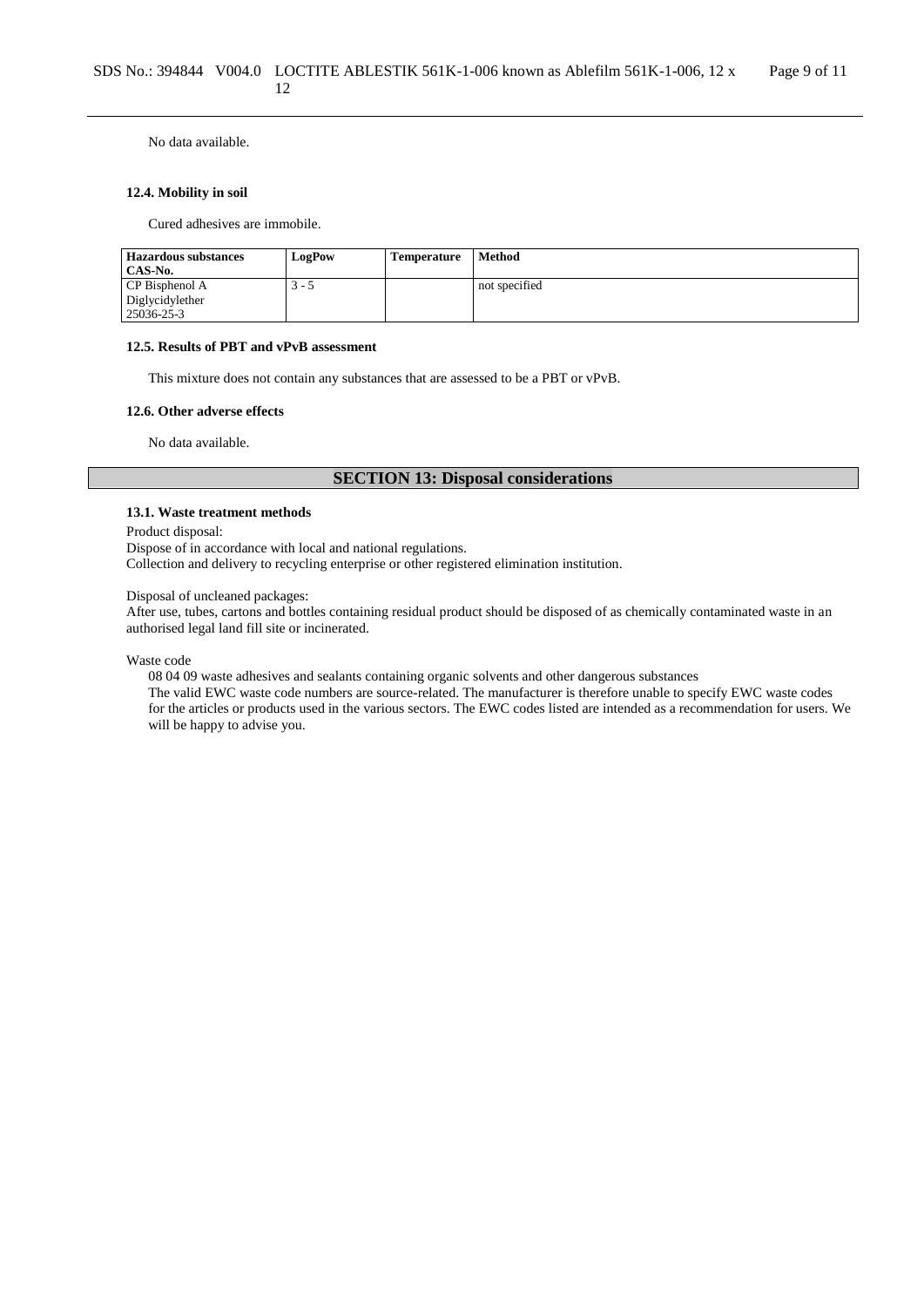|       | <b>SECTION 14: Transport information</b>                           |
|-------|--------------------------------------------------------------------|
| 14.1. | <b>UN</b> number                                                   |
|       | Not hazardous according to RID, ADR, ADN, IMDG, IATA-DGR.          |
| 14.2. | UN proper shipping name                                            |
|       | Not hazardous according to RID, ADR, ADN, IMDG, IATA-DGR.          |
| 14.3. | <b>Transport hazard class(es)</b>                                  |
|       | Not hazardous according to RID, ADR, ADN, IMDG, IATA-DGR.          |
| 14.4. | Packing group                                                      |
|       | Not hazardous according to RID, ADR, ADN, IMDG, IATA-DGR.          |
| 14.5. | <b>Environmental hazards</b>                                       |
|       | Not hazardous according to RID, ADR, ADN, IMDG, IATA-DGR.          |
| 14.6. | Special precautions for user                                       |
|       | Not hazardous according to RID, ADR, ADN, IMDG, IATA-DGR.          |
| 14.7. | Transport in bulk according to Annex II of Marpol and the IBC Code |
|       | not applicable                                                     |

# **SECTION 15: Regulatory information**

**15.1. Safety, health and environmental regulations/legislation specific for the substance or mixture**

VOC content (2010/75/EC)  $< 3 %$ 

**15.2. Chemical safety assessment**

A chemical safety assessment has not been carried out.